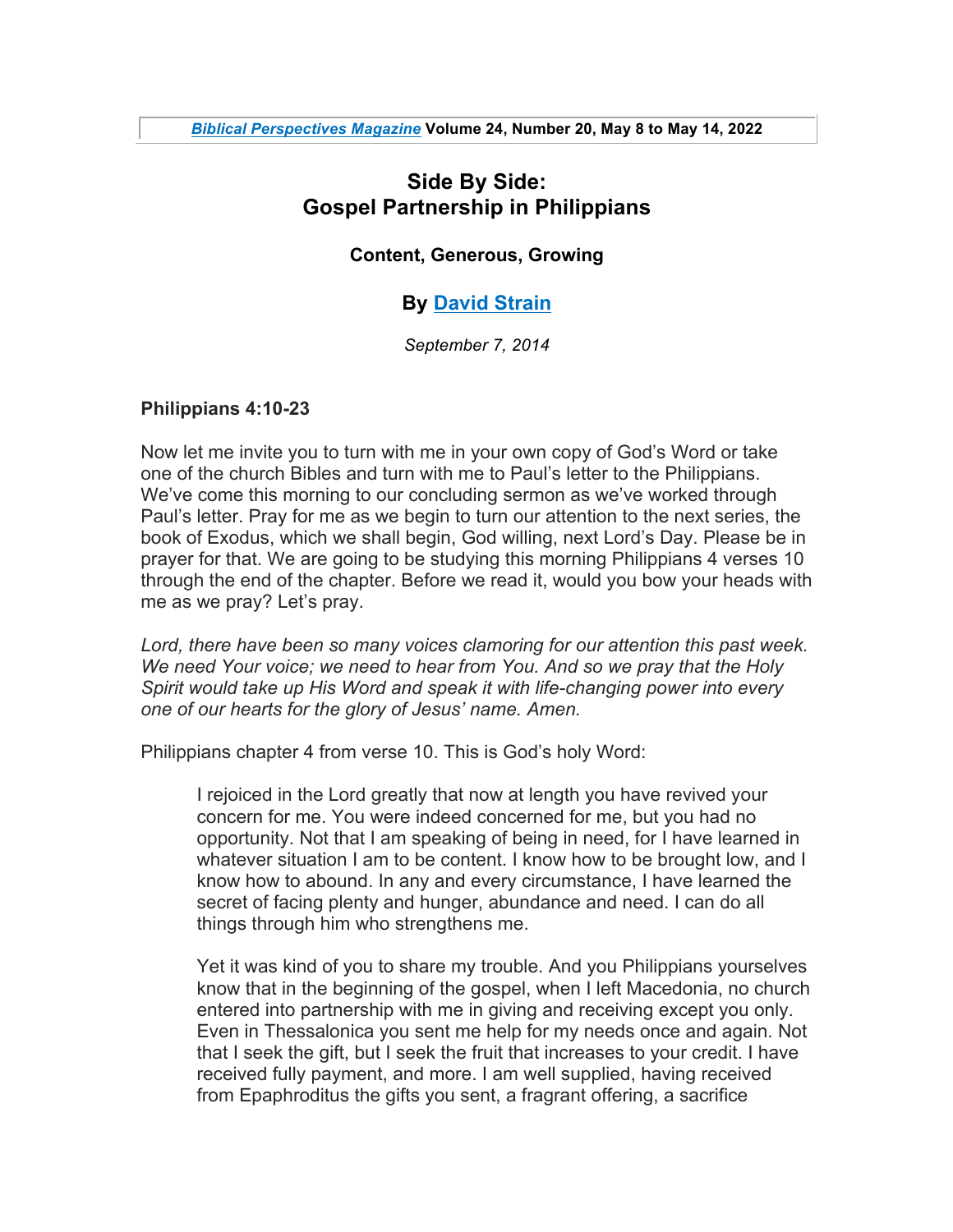acceptable and pleasing to God. And my God will supply every need of yours according to his riches in glory in Christ Jesus. To our God and Father be glory forever and ever. Amen.

Greet every saint in Christ Jesus. The brothers who are with me greet you. All the saints greet you, especially those of Caesar's household.

The grace of the Lord Jesus Christ be with your spirit.

Amen, and we praise God that He has spoken to us in His holy and inerrant Word.

#### **Paul's Parting Words: Contentment, Generosity, and Growth**

It is, I think, a mark of the remarkable pastoral wisdom of the apostle Paul that as he concludes his letter to the Philippian believers he does so dealing with three interconnected themes that speak very directly to some of the perennial challenges faced by believers in every age. If you look at the passage please, Philippians 4:10-23. In verses 10 to 13, we are introduced or Paul deals with the issue of Christian contentment. Christian contentment. Then in 14 to 20, the issue of Christian generosity. Those two things, as we'll see, are intimately connected. It is contented believers that are generous and our generosity reflects our contentment in Christ. Christian contentment then Christian generosity, and then finally in verses 15 and 16 and again in 21 and 22, Christian growth. What happens when a church is populated by believers who are content in Christ and set free to be radically generous for His glory? That church becomes effective in reaching the world. It grows and the Gospel spreads. Christian contentment, Christian generosity, and Christian growth.

## **I. Christian Contentment**

Let's think about Christian contentment first of all. Paul is celebrating in verse 10 the generosity of the Philippians toward him. They had sent him Epaphroditus and with Epaphroditus practical gifts to maintain the apostle Paul during his season in a Roman prison cell. Paul is concerned to be sure as he congratulates them and rejoices over their kindness toward him that he's not covertly hinting that he would really like some more, and so he says, "Not that I am speaking of being in need," verse 11, "for I have learned in whatever circumstance or in whatever situation I am, to be content." He has learned the secret of contentment. One of the leading members of the Westminster Assembly of Divines that produces our confession and catechisms what a man called Jeremiah Burroughs. And Burroughs, in 1648, produced a book which is still in print today. I want to commend it to you most warmly. It is entitled, *The Rare Jewel of Christian Contentment*. *The Rare Jewel of Christian Contentment*. It is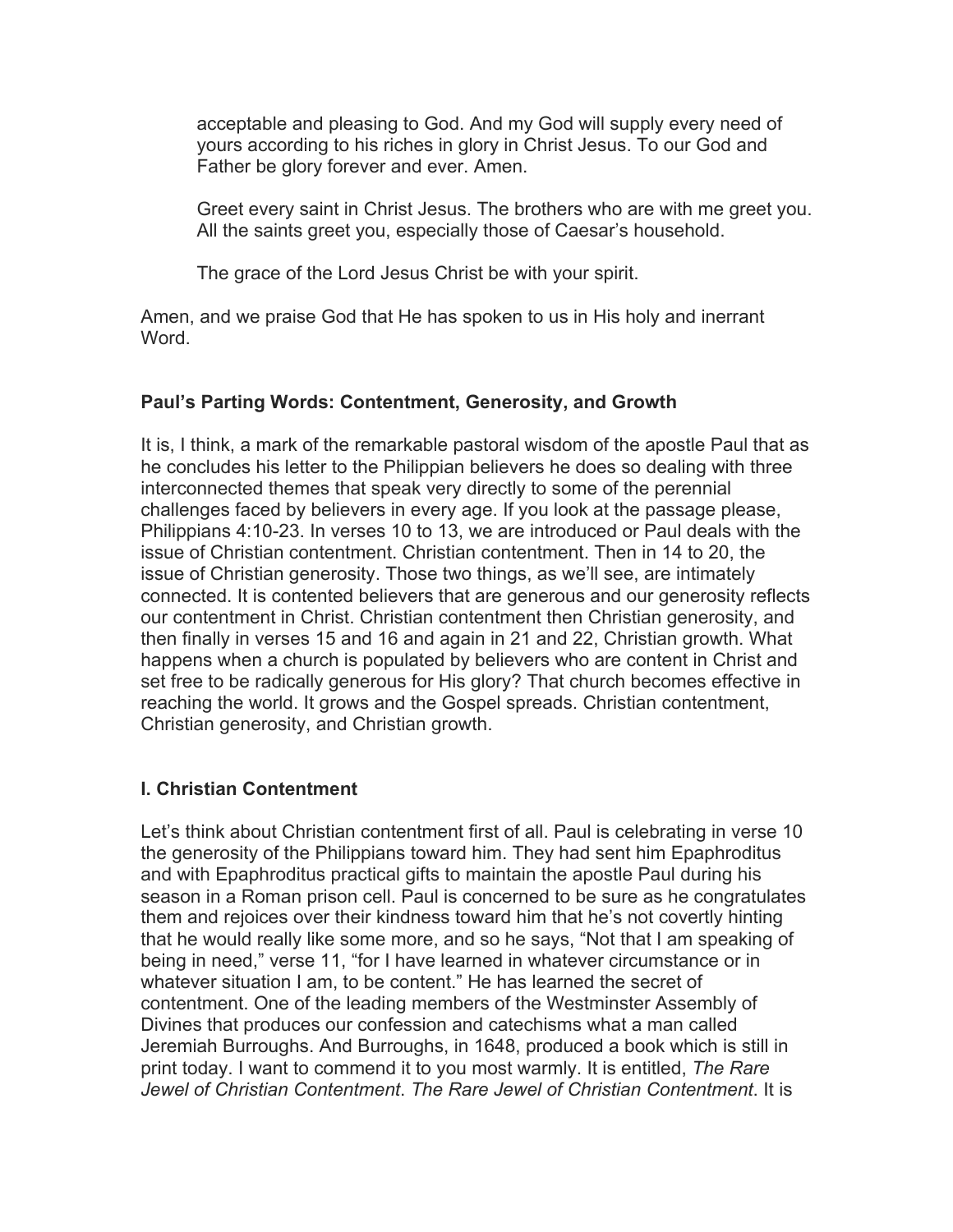an extended meditation on Philippians 4:11. "I have learned, in whatever situation I am, to be content." And Burroughs says of this verse that it contains, this is fantastically Puritan language, that it contains "a very timely cordial to revive the drooping spirits of the saints in these sad, sinking times." Here's medicine for your soul, he's saying. Medicine for your soul in a toxic world. And he also says, and I think this is an extraordinary statement, he says, "This Gospel text is the very life and soul of all practical divinity. All practical theology," he says, "is bound up in, flows from, is related to the message of this verse contentment in every circumstance in Christ."

#### **Consumerism, Stoicism, and Satisfaction in Christ**

If ever there was a day when the medicine, the cordial of this text was needed, surely it's our own. Contentment is hard to come by. It is a rare jewel indeed; I'm sure you'll agree. And it is incredibly precious as all who have discovered it will testify. Our culture is based not on contentment but on creating consumer appetite, right? Advertisers know that in order to sell their product, in order to produce a successful ad campaign they must make their target audience feel this is a necessary product - "We need it. I've got to have it." They must provoke dissatisfaction and discontentment with our lives for which their particular product is the only answer, the only remedy. It's all about being bigger, faster, cleaner, happier, sexier, smarter, freer, wealthier, healthier, happier than you could now or ever hope to be, provided of course you buy our toothpaste or use our detergent or drive our car or use our smartphone. "It's not just a new product; it's a whole new you." That's what they're saying. Our whole economy is predicated on dissatisfaction and discontentment. And as such, it runs totally counter to the rare jewel of Christian contentment that Paul has discovered. It is, in other words, a radically, profoundly countercultural thing today to be content. To be content; how odd contentment is!

Actually it was pretty odd in Paul's day too. The word that he uses for contentment he borrows from the school, the philosophical school of the Stoics. It's a word that means self-sufficiency, complacent, detached, independence, and self-satisfaction. Seneca, one of the Stoic philosophers said, "The happy man is content with his present lot, no matter what it is, and is reconciled to his circumstances." And on the surface it looks as though Paul is using this Stoic word for contentment in a terribly Stoic way. Look at the text again; verse 12 - "I know how to be brought low, I know how to abound in any and every circumstance. I have learned the secret of facing plenty and hunger, abundance and need." It sounds terribly Stoic. Paul is saying, "Circumstances do not dent my contentment. When I have an abundance and when I have nothing I'm equally content. When I've been raised up to the heights or when I am down in the guttermost I am equally content."

But Paul is not using a Stoic word in a Stoic way because the Stoics saw contentment as arising from one's self. Actually, so does our culture. The Stoics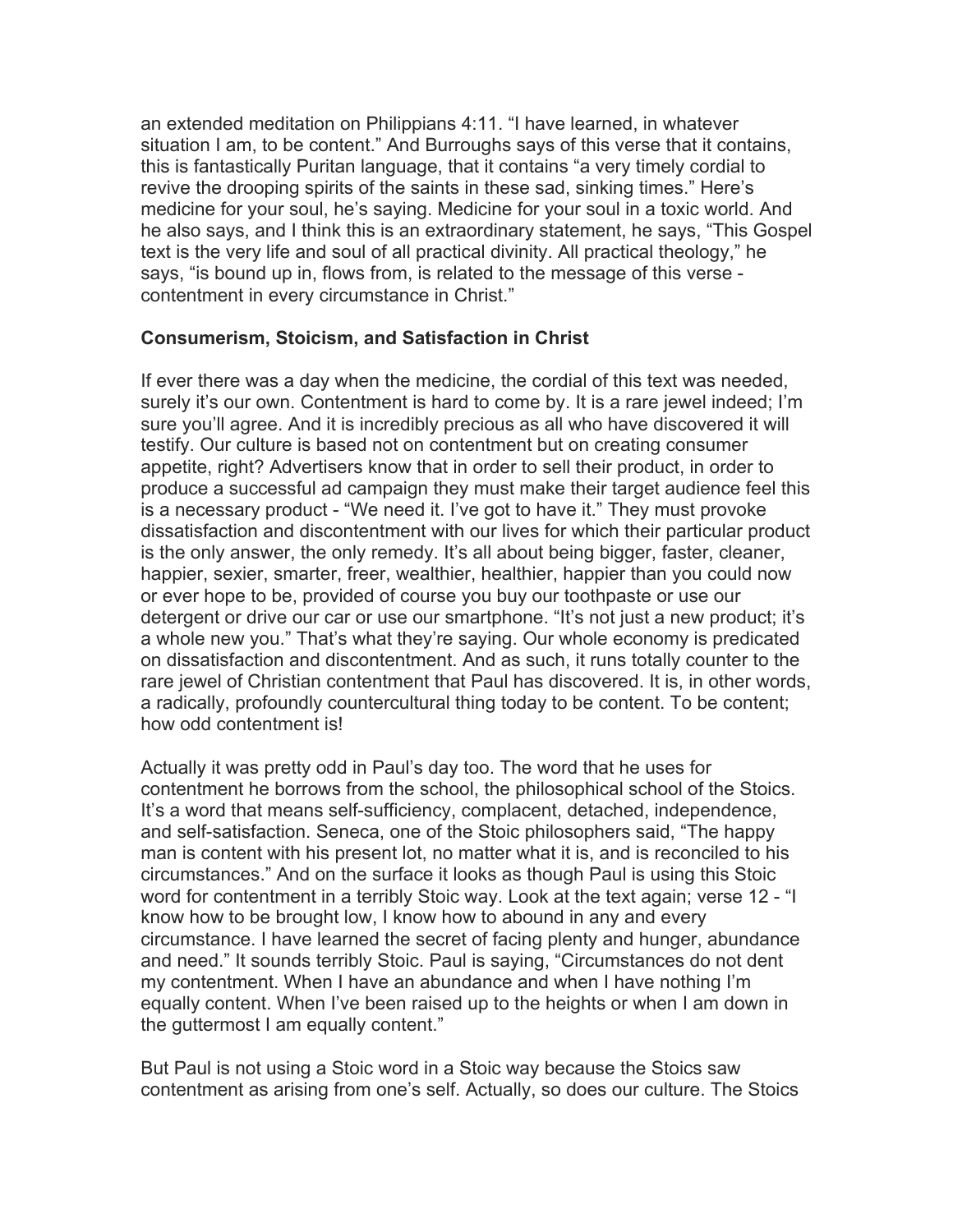say contentment comes from you - you make yourself content. So does our culture. Of course it wants to sell us things along the way, but the message is, "You can do it. You can be content if you simply purchase this." So Stoicism and the shopping channel both tell you contentment comes from yourself. Where does Paul find his contentment in every circumstance? Verse 13 - "I can do all things through him who strengthens me. I can face it all; I can deal with it all - the depths and the heights; I can be rich and poor, I can be hungry and I can be filled. I can deal with it all if I have Jesus. Jesus is enough." That's what he's saying.

#### **"All Things"?**

Now we do need to linger here just for a moment because verse 13 has to be one of the misused, most misused and abused and misapplied texts in the Scriptures. "I can do all things through him who strengthens me." It doesn't mean that a believer in Jesus can do anything. Neither does it mean that no matter the challenge God has promised to fix it for you, to help you evade the difficulty. Some Christians even manage to make verse 13 say the opposite of what it actually means using it like a blank check to problems of health, wealth, and prosperity, arguing in this verse Jesus promises that you can "name it and claim it" no matter what it is that you happen to desire. Don Carson even points out how it sometimes gets used by well-meaning church leaders to pressure members into Christian service. "But Mrs. Jones, you can't say no to our invitation to teach ten-year old boys! Just because you've never taught a Sunday School before or just because you feel you have no gifts or calling or interest in this area, after all, Paul teaches us, 'We can do all things through Christ who gives us strength.'" "That," writes Carson, "is horrible."

It's not a blank check to apply willy-nilly every time we face some difficulty at work or sit an examination or need a get-out-of-jail-free card for some predicament or other we've landed ourselves in. No, the context determines the meaning of verse 13, doesn't it? And the context is about being able to be content in every circumstance. "And in every circumstance," Paul says, "I am able to do this through Christ who gives me strength." Where are the roots of real contentment, a contentment that does not ebb and flow, isn't blown and tossed by the vicissitudes of our world, that is not harnessed to the accumulation of stuff? Where is it found? It is found in Jesus and in Him alone. You will let yourself down. You will. Stuff gets broken or lost or stolen, circumstances change, but Jesus Christ is the same yesterday, today, and forever. He is a solid rock; all other ground is sinking sand. Built on the solid rock your house will stand. You will be content no matter what happens, no matter what comes. It will help you to say, "It is well with my soul. The Lord gives and the Lord takes away, blessed be the name of the Lord."

## **A Picture of Christian Contentment: Psalm 131**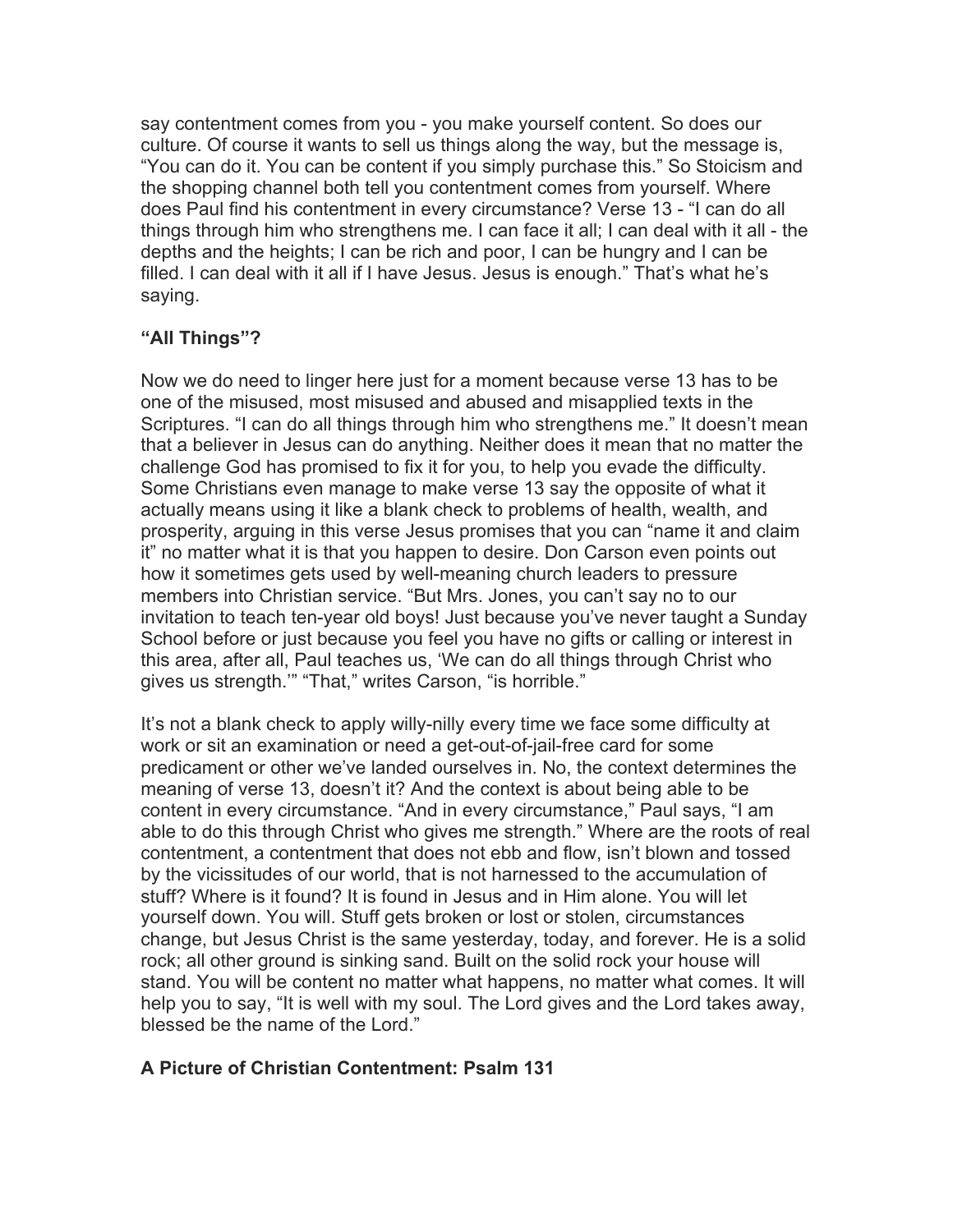It's the contentment that is pictured so beautifully in Psalm 131:

O LORD, my heart is not lifted up; my eyes are not raised too high; I do not occupy myself with things too great and too marvelous for me. But I have calmed and quieted my soul, like a weaned child with its mother, like a weaned child is my soul within me.

O Israel, hope in the LORD from this time forth and forevermore.

What a lovely picture. A nursing infant sated, replete, and sleeping in its mother's arms - perfect contentment and utter security. That's what the psalmist has found; that's what Paul has found. And they both tell us where - "Hope in the Lord, Israel," David says; "I have learned in every circumstance therewith to be content because I can do all things through Christ who strengthens me." Jesus really is enough. I wonder if you believe that or if your life betrays your deeper idolatries - "Jesus plus…Jesus and…I can't be content with just Jesus unless I have Jesus and the approval of my peers, Jesus and the promotion, Jesus and the girlfriend, Jesus and my parents' praise, Jesus and the new car, Jesus and men's attention." "I love Jesus," we say to ourselves, but we unmask our idolatrous hearts when we show by the way we live that Jesus is not enough. But all of that is sinking sand, Paul says. Try and build your house there. It will come tumbling down. Don't believe the lie that the Stoics and the shopping channel are telling you. If you look for your contentment anywhere other than Christ it will melt away like mist in the sun one day. Christian contentment.

## **Restless Hearts until they are Resting in Christ**

And you know, let me say this too. We were meant to be restless and discontent when we look anywhere other than to Christ. We were made to root our contentment in Jesus. It would be wrong to be content if you don't know Him. Your contentment is an illusion apart from Christ. Augustine prayed famously, "Thou hast made us for Thyself and restless is our heart until it comes to rest in Thee." We have restless hearts when we seek to satiate our appetites with money and sex and power and reputation and stuff, pad our dens with the accumulation of things. And our hearts crave more and more and more because they were made for more; they were made for Christ. It is Him that you need, Paul says. Christian contentment.

# **II. Christian Generosity**

Then secondly, Christian generosity, verses 14 to 20. Even though Paul is content, whether the Philippians can help him or not, he commends their generosity, doesn't he? "It was kind of you to share my trouble." The Philippians have responded time and again with mercy and grace supplying what Paul needs. They responded, verse 15, "in the beginning of the gospel." That is, as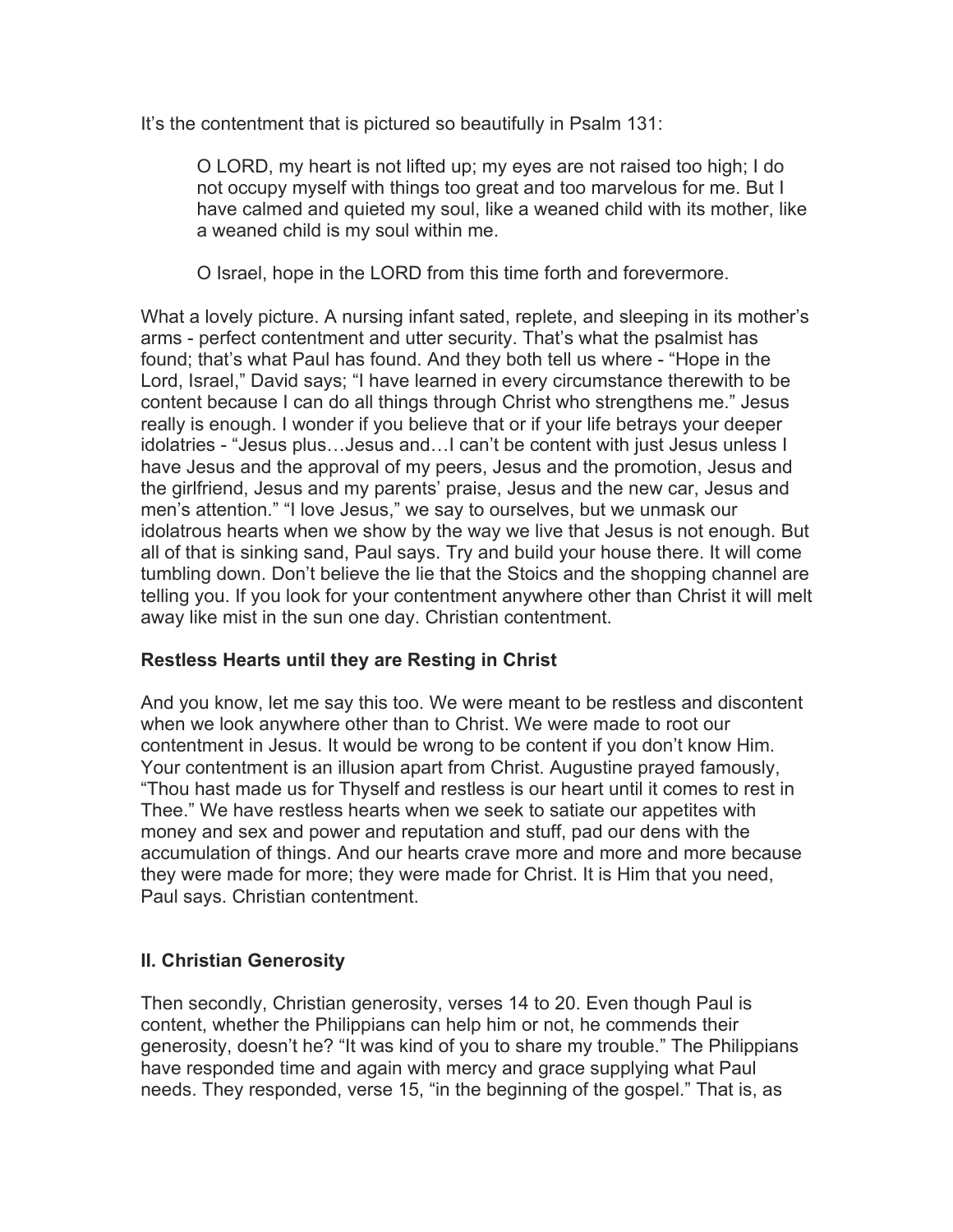Paul' mission expanded and began to reach Macedonia, it was only the Philippian believers that stepped up to help him. Verse 16, when he went to Thessalonica, the Philippians sent him financial support there, not just once but again and again. 1 Corinthians 11 and verse 9 we see is a pattern that continues. "When I was with you," Paul says to the Corinthians, "and was in need, I did not burden anyone, for the brothers who came from Macedonia," that is, Philippi, "supplied my need." And now years later Paul is in chains in Rome and the Philippians are still at it. Whenever they find out that Paul has need they send two things - they send money and they send people. This time they send Epaphroditus, one of their key leaders, to be an encouragement and a help to him. They give and they go. They were remarkably generous people, the Philippian believers, and Paul really does want that generosity to abound and to overflow, not for selfish reasons but verse 17, "because it pleases God." Look how he describes Epaphroditus' ministry in verse 18. He says he has received full payment and more. "I am well supplied, having received from Epaphroditus the gifts you sent, a fragrant offering, a sacrifice acceptable and pleasing to God." When Christians are generous God is pleased. When Christians are generous God is pleased. As Paul puts it in 2 Corinthians chapter 9, I believe at around verse 12, "God loves a cheerful giver." There is a love in the heart of God that flows to sacrificial generosity in the hearts of His children. God is pleased with you when you are generous for His sake.

# **A Costly Generosity**

And secondly, the language that Paul uses, the language of worship from the Old Testament sacrificial system reminds us generosity in the Christian life should cost us something. It is an act of sacrifice. You remember the words of King David, 2 Samuel 24:24, "I will not offer burnt offerings to the Lord that cost me nothing." You're not really giving sacrificially if it doesn't cost you to do so, if it doesn't require you to adjust your lifestyle to do so, not giving in a manner that pleases God if you give Him whatever's left once you spend what you have one the maintenance of your lifestyle. It's a principle that's taught powerfully in Luke 21:1-3, this idea of sacrifice in Christian generosity. Jesus looked up and saw the rich putting their gifts into the offering box and He saw a poor widow putting in two small copper coins. And He said, "Truly I tell you, this poor widow has put in more than all of them, for they all contributed out of their abundance but she, out of her poverty, put in all she had." It cost her and Jesus commends the radical, sacrificial generosity of her heart.

## **The Theology that Fuels Radical Generosity**

And notice, verse 19, the theology that fuels this radical generosity. It's not a guilt trip that Paul is sending the Philippians on. Where will this kind of generosity come from? Verse 19 - "My God will supply all your need according to his riches in glory in Christ Jesus." It's the contentment principle again, isn't it? Jesus is enough! There are riches beyond your deepest need in Him. You cannot ever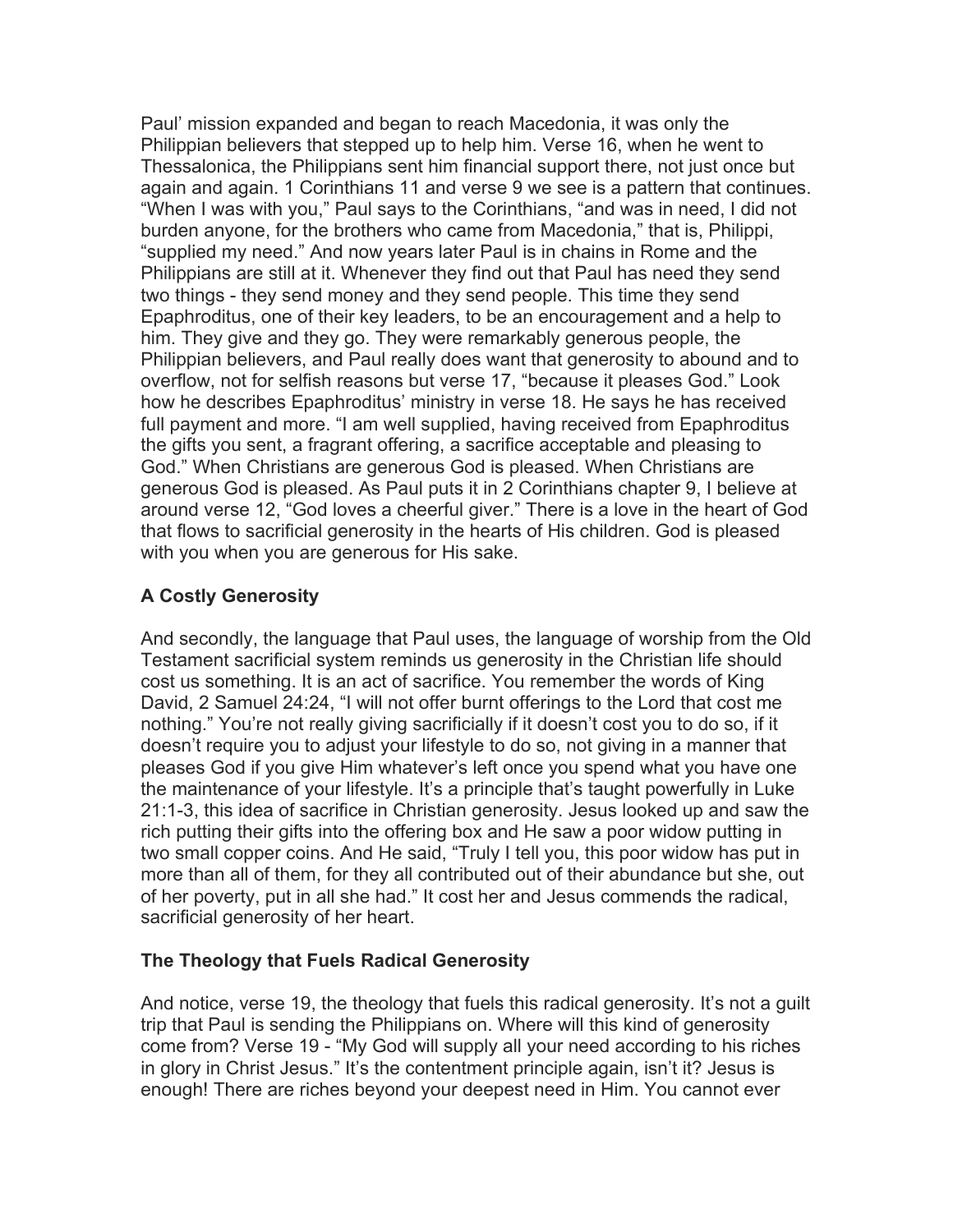out-give God. God is no one's debtor. You cannot out-give God. There are riches far beyond your deepest need in Him, and when you learn that and grasp that it gives you contentment of heart and cuts the knot, cuts the chains that bind you to the pursuit of the accumulation of stuff, living for the abundance of things. It sets you free to be radically generous. Content in Christ. No one who ever gave sacrificially trusting in Jesus ever found God lacking in the supply of their needs. No one, ever; no one. See if you can be more generous than He is. That's what Paul is saying. Test Him in this. He will show Himself faithful. He will supply all your needs according to the riches of His glory in Christ.

# **III. Christian Growth**

Christian contentment, Christian generosity, and then finally Christian growth. What happens when churches, when bodies of Christian grasp the contentment principle, resting in Jesus for all their needs, and begin to give in radical and sacrificial generosity? What happens? Churches like that begin to grow. The kingdom spreads. Isn't it profoundly attractive when you meet a Christian who is content, even in their worst trials, because they trust in Jesus? There's a depth, a serenity, untouched even by their tears, even by their trials. There's a contentment in Christ and it enables them to serve others even in their own poverty. When you see that it is profoundly attractive. It adorns the Gospel; it displays what the good news about Jesus does in a life when we live like that. And so people become Christians when they observe believers living in contentment and generosity.

That's what Paul tells us here. Verse 15 - he talks about the beginning of the gospel, the beginning of its expansion that is, in Macedonia, in Philippi, where a church was planted. Then he talks about Thessalonica; a church was planted there too. Then look down at 21 and 22. "Greet every saint in Christ Jesus. The brothers who are with me greet you. All the saints greet you, especially those of Caesar's household." There's been a Gospel infection spreading throughout the Roman Empire from one radically generous, contented heart, satisfied with Jesus from life to another to another to another, all the way into Caesar's own household at the very heart of the Roman Empire, at the seat of power; right into enemy territory the kingdom has advanced.

## **A Call to a Life that demonstrates Transforming Grace**

Let me suggest the one reason perhaps why your witness, my witness, might be weak and ineffective has less to do with our skill in presenting the Gospel words and more to do with our failure to back up our words with a life that demonstrates their truth. That's what Paul is calling us to - a life that demonstrates what the good news about Jesus does when it takes hold. It sets us free from the idolatry of materialism and teaches us to be radically generous because, after all, He has given us His richest prize - His Son who, though He was rich became poor that